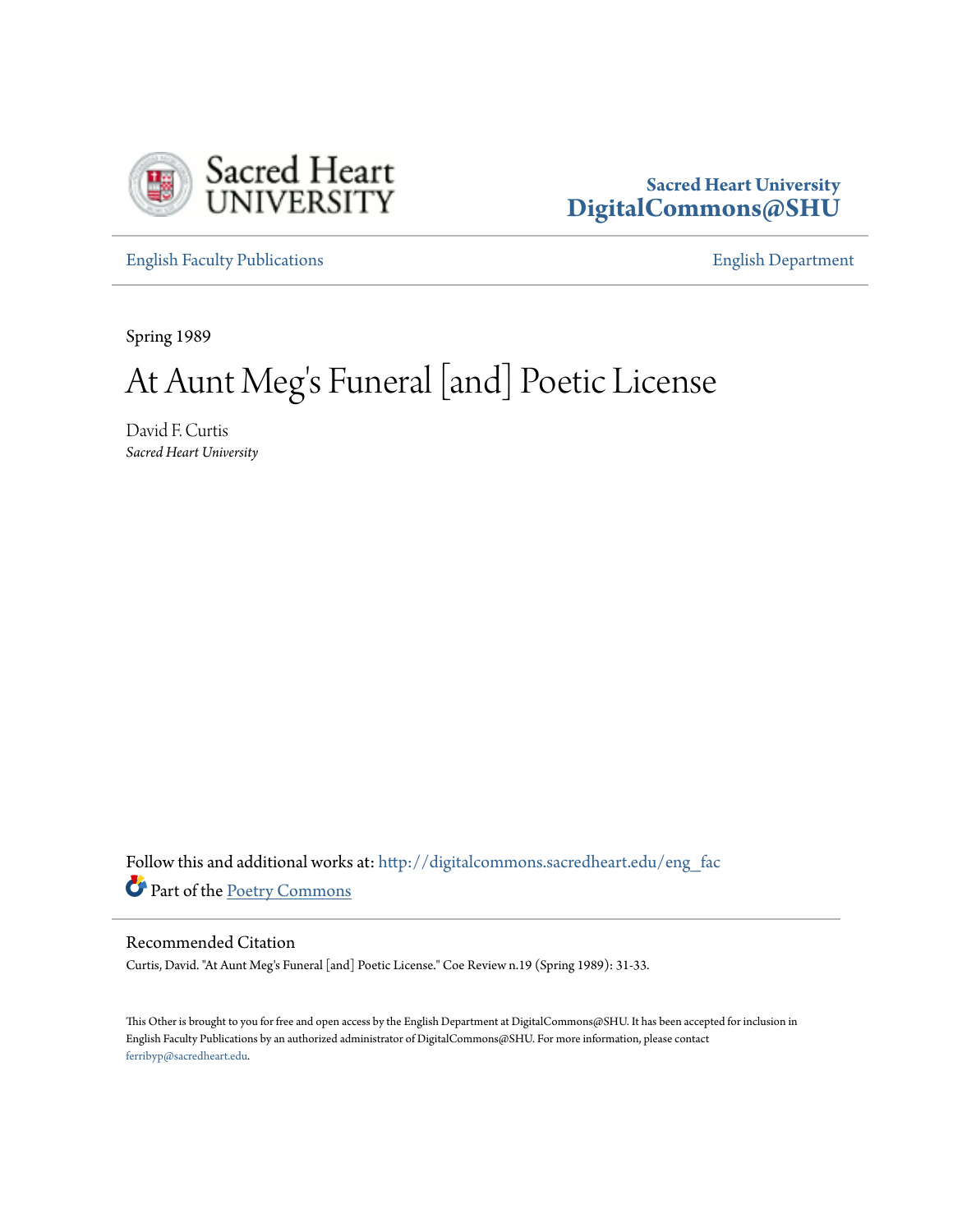#### **A t Aun t Meg' s Funera l**

### *David Curtis*

Pot in a

At Aunt Meg's funeral<sup>t</sup> cousins meet To talk about their jobs and kids And share a joke about looking just the same As always, though always was years ago When we were made to play together, Not out of liking but because our parents, Were brothers and sisters after all, So very close; today cousins meet only (And every year brings more meetings) In chapels, over graves and memories, And cousins' children know each other Not at all, which somehow pleases me.

It is coming apart this union,  $\ddot{\hspace{1ex}}$ This artifice of tribal weave As its center unravels And is rewoven in new clusters Around new nuclei, and what makes me smile Is not my current centrality But the beauty of relentless fission:

So it was in Aunt Meg's silent parlor Where every arm of every chair and sofa Held<sup>a</sup> lace doily of intricate design, More holes than<sup>\*</sup>knots but knots nonetheless, Threads arriving at bunches symbolizing flowers, I suppose, or butterflies, but just bunches of string then  $\sim$ 

David Curtis is ah associate professor of English at Sacred Heart University in Fairfield, Connecticut. He has been previously published.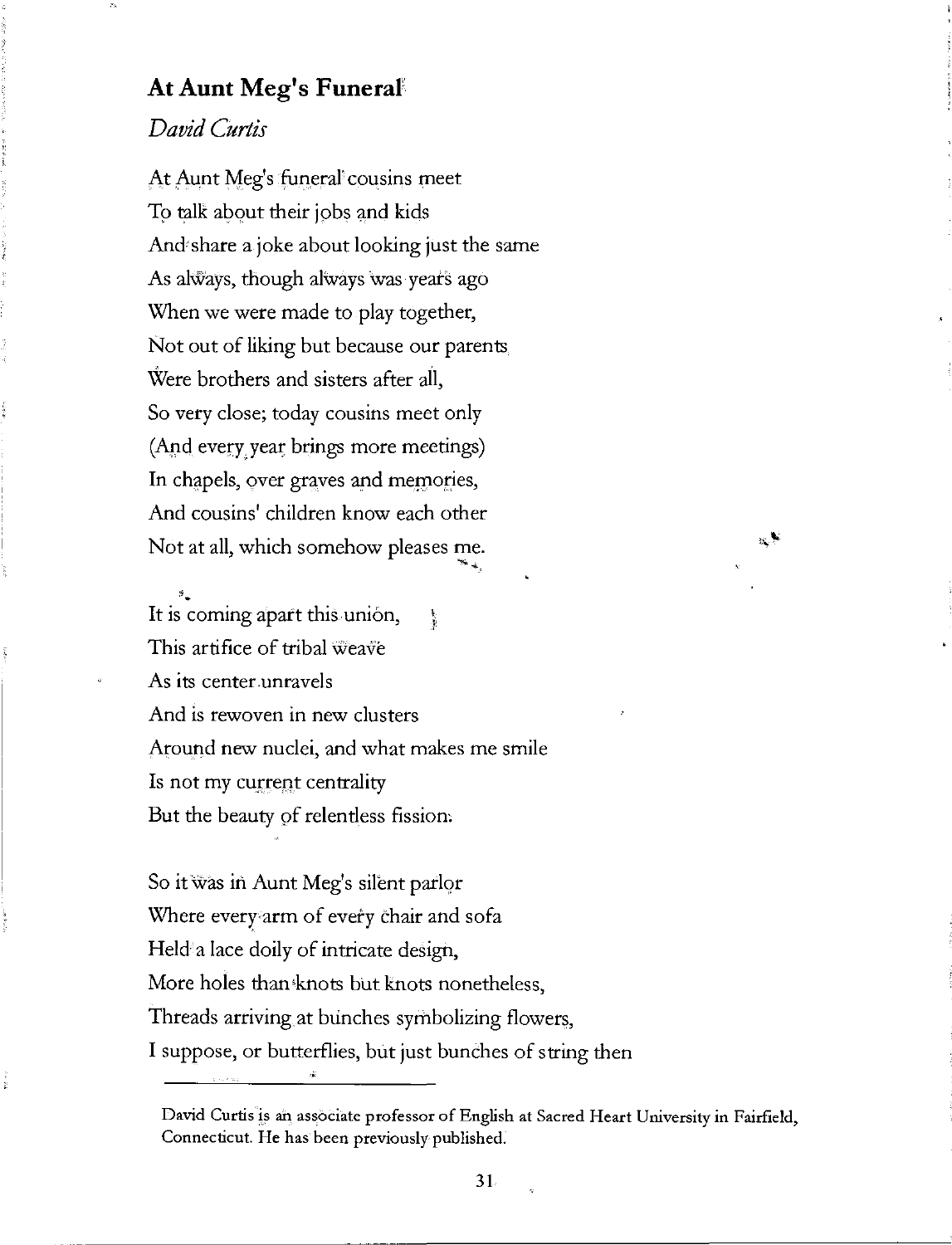To the boy who waited till he was alone To take his jackknife out and cut The single strings that held the bunches In taut proximity, each to each, And freed two bunches from one bond at least. What relief those sundered bunches must have felt Separated from an endless pattern, Relaxed at last in unstraining isolation, Like the way a child of lonely Sundays feels Knife-wielding in an old maid's frozen parlor, Like the way that death itself must be.

YÉ.